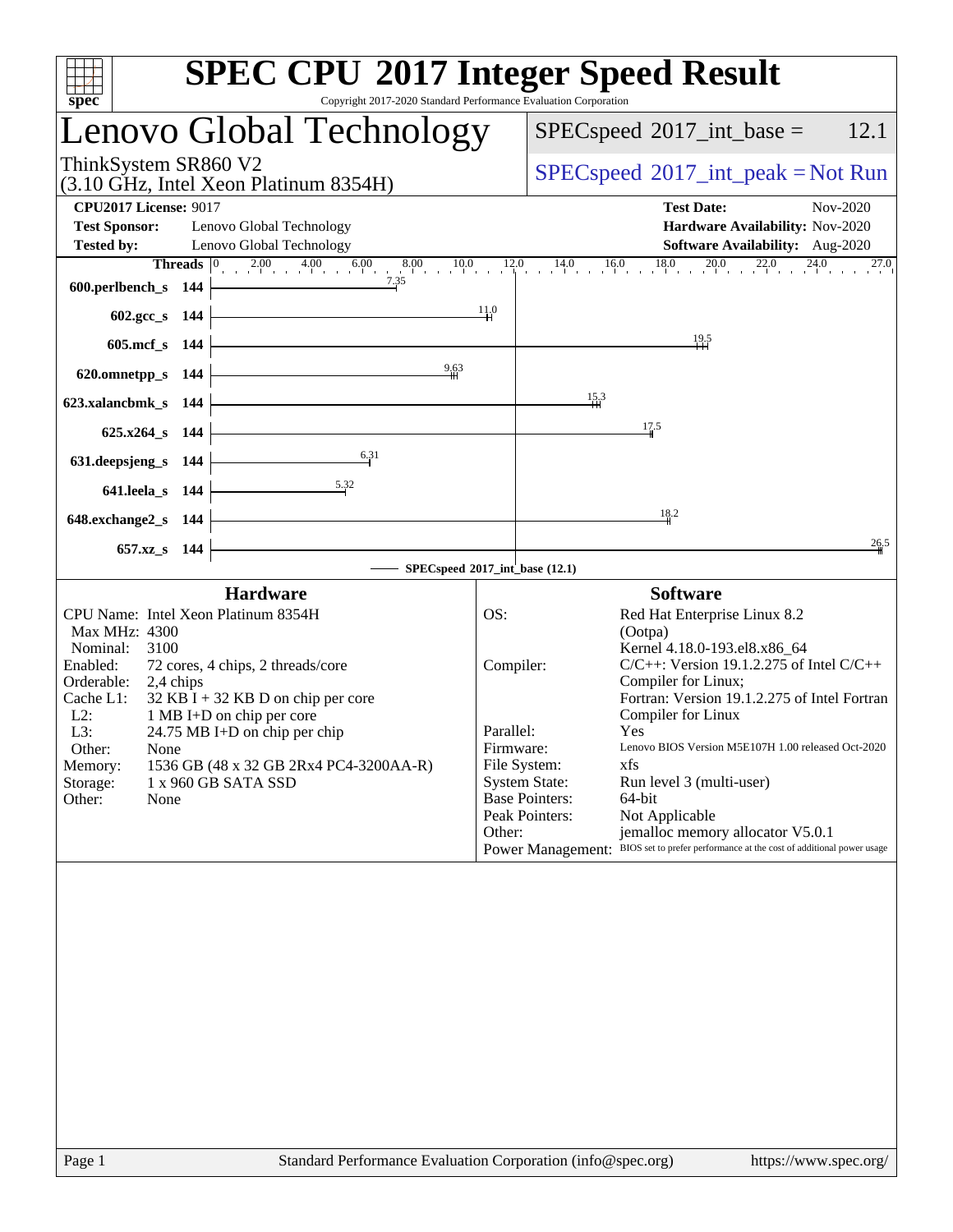

## Lenovo Global Technology

## (3.10 GHz, Intel Xeon Platinum 8354H)

 $SPECspeed^{\circ}2017\_int\_base =$  $SPECspeed^{\circ}2017\_int\_base =$  12.1

### ThinkSystem SR860 V2  $SPEC speed^{\circ}2017\_int\_peak = Not Run$

**[Test Sponsor:](http://www.spec.org/auto/cpu2017/Docs/result-fields.html#TestSponsor)** Lenovo Global Technology **[Hardware Availability:](http://www.spec.org/auto/cpu2017/Docs/result-fields.html#HardwareAvailability)** Nov-2020

**[CPU2017 License:](http://www.spec.org/auto/cpu2017/Docs/result-fields.html#CPU2017License)** 9017 **[Test Date:](http://www.spec.org/auto/cpu2017/Docs/result-fields.html#TestDate)** Nov-2020 **[Tested by:](http://www.spec.org/auto/cpu2017/Docs/result-fields.html#Testedby)** Lenovo Global Technology **[Software Availability:](http://www.spec.org/auto/cpu2017/Docs/result-fields.html#SoftwareAvailability)** Aug-2020

### **[Results Table](http://www.spec.org/auto/cpu2017/Docs/result-fields.html#ResultsTable)**

|                             | <b>Base</b>    |                |       |                |       |                |       | <b>Peak</b>    |                |              |                |              |                |              |
|-----------------------------|----------------|----------------|-------|----------------|-------|----------------|-------|----------------|----------------|--------------|----------------|--------------|----------------|--------------|
| <b>Benchmark</b>            | <b>Threads</b> | <b>Seconds</b> | Ratio | <b>Seconds</b> | Ratio | <b>Seconds</b> | Ratio | <b>Threads</b> | <b>Seconds</b> | <b>Ratio</b> | <b>Seconds</b> | <b>Ratio</b> | <b>Seconds</b> | <b>Ratio</b> |
| $600.$ perlbench_s          | 144            | 242            | 7.35  | <u>241</u>     | 7.35  | 241            | 7.36  |                |                |              |                |              |                |              |
| $602.\text{gcc}\_\text{s}$  | 144            | 363            | 11.0  | 365            | 10.9  | 358            | 11.1  |                |                |              |                |              |                |              |
| $605$ .mcf s                | 144            | 240            | 19.7  | 243            | 19.5  | 245            | 19.3  |                |                |              |                |              |                |              |
| 620.omnetpp_s               | 144            | <u> 169</u>    | 9.63  | 167            | 9.76  | 171            | 9.52  |                |                |              |                |              |                |              |
| 623.xalancbmk s             | 144            | 92.8           | 15.3  | 92.0           | 15.4  | 93.8           | 15.1  |                |                |              |                |              |                |              |
| $625.x264$ s                | 144            | <u> 101</u>    | 17.5  | 101            | 17.4  | 101            | 17.5  |                |                |              |                |              |                |              |
| 631.deepsjeng_s             | 144            | 227            | 6.31  | 227            | 6.31  | 229            | 6.26  |                |                |              |                |              |                |              |
| 641.leela s                 | 144            | 321            | 5.32  | 321            | 5.32  | <u>321</u>     | 5.32  |                |                |              |                |              |                |              |
| 648.exchange2_s             | 144            | 162            | 18.2  | 162            | 18.2  | 163            | 18.1  |                |                |              |                |              |                |              |
| $657.xz$ s                  | 144            | 233            | 26.5  | 234            | 26.4  | 233            | 26.6  |                |                |              |                |              |                |              |
| $SPECspeed*2017$ int base = | 12.1           |                |       |                |       |                |       |                |                |              |                |              |                |              |

**[SPECspeed](http://www.spec.org/auto/cpu2017/Docs/result-fields.html#SPECspeed2017intpeak)[2017\\_int\\_peak =](http://www.spec.org/auto/cpu2017/Docs/result-fields.html#SPECspeed2017intpeak) Not Run**

Results appear in the [order in which they were run.](http://www.spec.org/auto/cpu2017/Docs/result-fields.html#RunOrder) Bold underlined text [indicates a median measurement.](http://www.spec.org/auto/cpu2017/Docs/result-fields.html#Median)

### **[Operating System Notes](http://www.spec.org/auto/cpu2017/Docs/result-fields.html#OperatingSystemNotes)**

Stack size set to unlimited using "ulimit -s unlimited"

### **[Environment Variables Notes](http://www.spec.org/auto/cpu2017/Docs/result-fields.html#EnvironmentVariablesNotes)**

```
Environment variables set by runcpu before the start of the run:
KMP_AFFINITY = "granularity=fine,scatter"
LD_LIBRARY_PATH =
      "/home/cpu2017-1.1.0-ic19.1u2/lib/intel64:/home/cpu2017-1.1.0-ic19.1u2/j
      e5.0.1-64"
MALLOC_CONF = "retain:true"
OMP_STACKSIZE = "192M"
```
### **[General Notes](http://www.spec.org/auto/cpu2017/Docs/result-fields.html#GeneralNotes)**

 Binaries compiled on a system with 1x Intel Core i9-7980XE CPU + 64GB RAM memory using Redhat Enterprise Linux 8.0 Transparent Huge Pages enabled by default Prior to runcpu invocation Filesystem page cache synced and cleared with: sync; echo 3> /proc/sys/vm/drop\_caches NA: The test sponsor attests, as of date of publication, that CVE-2017-5754 (Meltdown) is mitigated in the system as tested and documented. Yes: The test sponsor attests, as of date of publication, that CVE-2017-5753 (Spectre variant 1) is mitigated in the system as tested and documented. Yes: The test sponsor attests, as of date of publication, that CVE-2017-5715 (Spectre variant 2) is mitigated in the system as tested and documented.

**(Continued on next page)**

| Page 2 | Standard Performance Evaluation Corporation (info@spec.org) | https://www.spec.org/ |
|--------|-------------------------------------------------------------|-----------------------|
|--------|-------------------------------------------------------------|-----------------------|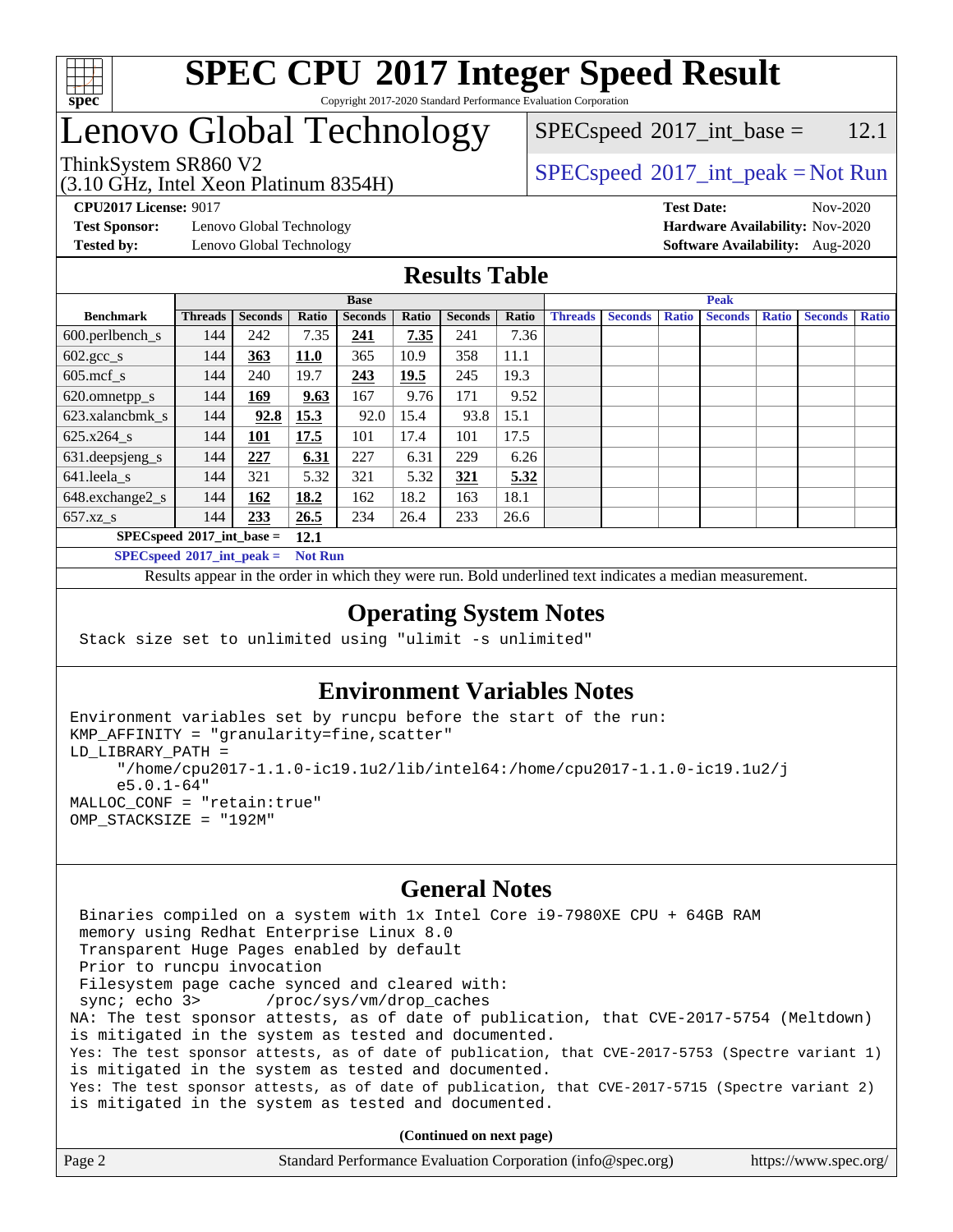

## Lenovo Global Technology

 $SPECspeed^{\circ}2017\_int\_base = 12.1$  $SPECspeed^{\circ}2017\_int\_base = 12.1$ 

(3.10 GHz, Intel Xeon Platinum 8354H)

ThinkSystem SR860 V2  $\begin{array}{c} \text{SPEC speed} \textdegree 2017\_int\_peak = Not Run \end{array}$ 

**[CPU2017 License:](http://www.spec.org/auto/cpu2017/Docs/result-fields.html#CPU2017License)** 9017 **[Test Date:](http://www.spec.org/auto/cpu2017/Docs/result-fields.html#TestDate)** Nov-2020

**[Test Sponsor:](http://www.spec.org/auto/cpu2017/Docs/result-fields.html#TestSponsor)** Lenovo Global Technology **[Hardware Availability:](http://www.spec.org/auto/cpu2017/Docs/result-fields.html#HardwareAvailability)** Nov-2020 **[Tested by:](http://www.spec.org/auto/cpu2017/Docs/result-fields.html#Testedby)** Lenovo Global Technology **[Software Availability:](http://www.spec.org/auto/cpu2017/Docs/result-fields.html#SoftwareAvailability)** Aug-2020

Page 3 Standard Performance Evaluation Corporation [\(info@spec.org\)](mailto:info@spec.org) <https://www.spec.org/> **[General Notes \(Continued\)](http://www.spec.org/auto/cpu2017/Docs/result-fields.html#GeneralNotes)** jemalloc, a general purpose malloc implementation built with the RedHat Enterprise 7.5, and the system compiler gcc 4.8.5 sources available from jemalloc.net or <https://github.com/jemalloc/jemalloc/releases> **[Platform Notes](http://www.spec.org/auto/cpu2017/Docs/result-fields.html#PlatformNotes)** BIOS configuration: Choose Operating Mode set to Maximum Performance and then set it to Custom Mode MONITOR/MWAIT set to Enabled Sysinfo program /home/cpu2017-1.1.0-ic19.1u2/bin/sysinfo Rev: r6365 of 2019-08-21 295195f888a3d7edb1e6e46a485a0011 running on localhost.localdomain Thu Nov 26 13:01:42 2020 SUT (System Under Test) info as seen by some common utilities. For more information on this section, see <https://www.spec.org/cpu2017/Docs/config.html#sysinfo> From /proc/cpuinfo model name : Intel(R) Xeon(R) Platinum 8354H CPU @ 3.10GHz 4 "physical id"s (chips) 144 "processors" cores, siblings (Caution: counting these is hw and system dependent. The following excerpts from /proc/cpuinfo might not be reliable. Use with caution.) cpu cores : 18 siblings : 36 physical 0: cores 0 1 2 3 4 8 9 10 11 16 17 18 19 20 24 25 26 27 physical 1: cores 0 1 2 3 4 8 9 10 11 16 17 18 19 20 24 25 26 27 physical 2: cores 0 1 2 3 4 8 9 10 11 16 17 18 19 20 24 25 26 27 physical 3: cores 0 1 2 3 4 8 9 10 11 16 17 18 19 20 24 25 26 27 From lscpu: Architecture: x86\_64 CPU op-mode(s): 32-bit, 64-bit Byte Order: Little Endian  $CPU(s):$  144 On-line CPU(s) list: 0-143 Thread(s) per core: 2 Core(s) per socket: 18 Socket(s): 4 NUMA node(s): 4<br>Vendor ID: GenuineIntel Vendor ID: CPU family: 6 Model: 85 Model name: Intel(R) Xeon(R) Platinum 8354H CPU @ 3.10GHz Stepping: 11 **(Continued on next page)**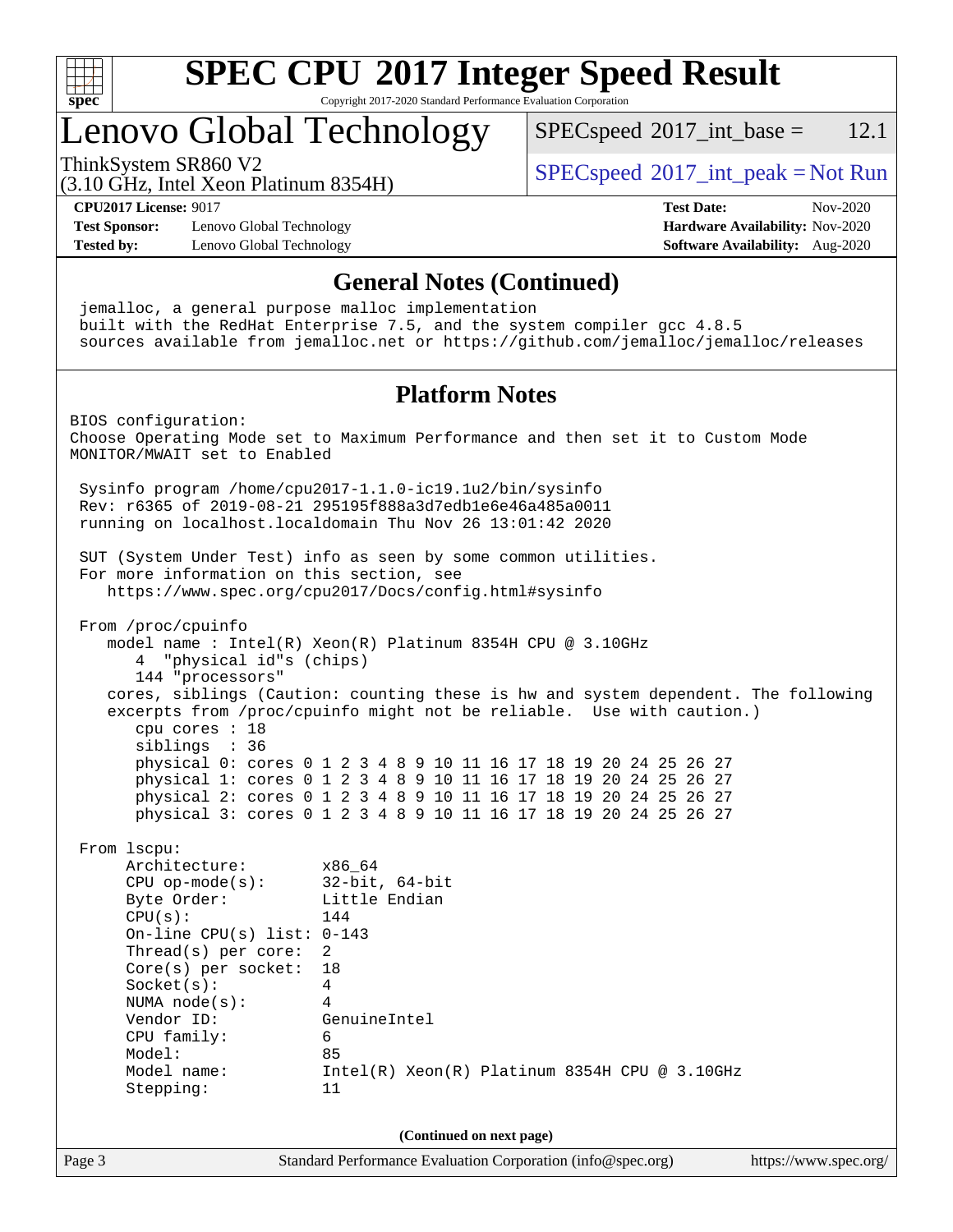

# **[SPEC CPU](http://www.spec.org/auto/cpu2017/Docs/result-fields.html#SPECCPU2017IntegerSpeedResult)[2017 Integer Speed Result](http://www.spec.org/auto/cpu2017/Docs/result-fields.html#SPECCPU2017IntegerSpeedResult)**

Copyright 2017-2020 Standard Performance Evaluation Corporation

Lenovo Global Technology

 $SPEC speed^{\circ}2017\_int\_base = 12.1$ 

(3.10 GHz, Intel Xeon Platinum 8354H)

ThinkSystem SR860 V2  $SPEC speed^{\circ}2017\_int\_peak = Not Run$ 

**[Test Sponsor:](http://www.spec.org/auto/cpu2017/Docs/result-fields.html#TestSponsor)** Lenovo Global Technology **[Hardware Availability:](http://www.spec.org/auto/cpu2017/Docs/result-fields.html#HardwareAvailability)** Nov-2020 **[Tested by:](http://www.spec.org/auto/cpu2017/Docs/result-fields.html#Testedby)** Lenovo Global Technology **[Software Availability:](http://www.spec.org/auto/cpu2017/Docs/result-fields.html#SoftwareAvailability)** Aug-2020

**[CPU2017 License:](http://www.spec.org/auto/cpu2017/Docs/result-fields.html#CPU2017License)** 9017 **[Test Date:](http://www.spec.org/auto/cpu2017/Docs/result-fields.html#TestDate)** Nov-2020

### **[Platform Notes \(Continued\)](http://www.spec.org/auto/cpu2017/Docs/result-fields.html#PlatformNotes)**

| CPU MHz:           | 3877.569             |
|--------------------|----------------------|
| $CPU$ max $MHz$ :  | 4300.0000            |
| CPU min MHz:       | 1000.0000            |
| BogoMIPS:          | 6200.00              |
| Virtualization:    | $VT - x$             |
| $L1d$ cache:       | 32K                  |
| $L1i$ cache:       | 32K                  |
| $L2$ cache:        | 1024K                |
| $L3$ cache:        | 25344K               |
| NUMA node0 CPU(s): | $0 - 17, 72 - 89$    |
| NUMA node1 CPU(s): | $18 - 35, 90 - 107$  |
| NUMA node2 CPU(s): | $36 - 53, 108 - 125$ |
| NUMA node3 CPU(s): | 54-71,126-143        |
| $F1$ ane:          | fnu vme de nee       |

Flags: fpu vme de pse tsc msr pae mce cx8 apic sep mtrr pge mca cmov pat pse36 clflush dts acpi mmx fxsr sse sse2 ss ht tm pbe syscall nx pdpe1gb rdtscp lm constant\_tsc art arch\_perfmon pebs bts rep\_good nopl xtopology nonstop\_tsc cpuid aperfmperf pni pclmulqdq dtes64 monitor ds\_cpl vmx smx est tm2 ssse3 sdbg fma cx16 xtpr pdcm pcid dca sse4\_1 sse4\_2 x2apic movbe popcnt tsc\_deadline\_timer aes xsave avx f16c rdrand lahf\_lm abm 3dnowprefetch cpuid\_fault epb cat\_l3 cdp\_l3 invpcid\_single intel\_ppin ssbd mba ibrs ibpb stibp ibrs\_enhanced tpr\_shadow vnmi flexpriority ept vpid fsgsbase tsc\_adjust bmi1 hle avx2 smep bmi2 erms invpcid rtm cqm mpx rdt\_a avx512f avx512dq rdseed adx smap clflushopt clwb intel\_pt avx512cd avx512bw avx512vl xsaveopt xsavec xgetbv1 xsaves cqm\_llc cqm\_occup\_llc cqm\_mbm\_total cqm\_mbm\_local avx512\_bf16 dtherm ida arat pln pts pku ospke avx512\_vnni md\_clear flush\_l1d arch\_capabilities

 /proc/cpuinfo cache data cache size : 25344 KB

 From numactl --hardware WARNING: a numactl 'node' might or might not correspond to a physical chip. available: 4 nodes (0-3) node 0 cpus: 0 1 2 3 4 5 6 7 8 9 10 11 12 13 14 15 16 17 72 73 74 75 76 77 78 79 80 81 82 83 84 85 86 87 88 89 node 0 size: 386625 MB node 0 free: 385857 MB node 1 cpus: 18 19 20 21 22 23 24 25 26 27 28 29 30 31 32 33 34 35 90 91 92 93 94 95 96 97 98 99 100 101 102 103 104 105 106 107 node 1 size: 387063 MB node 1 free: 386788 MB node 2 cpus: 36 37 38 39 40 41 42 43 44 45 46 47 48 49 50 51 52 53 108 109 110 111 112 113 114 115 116 117 118 119 120 121 122 123 124 125 node 2 size: 387063 MB node 2 free: 386831 MB node 3 cpus: 54 55 56 57 58 59 60 61 62 63 64 65 66 67 68 69 70 71 126 127 128 129 130 131 132 133 134 135 136 137 138 139 140 141 142 143 node 3 size: 387061 MB

**(Continued on next page)**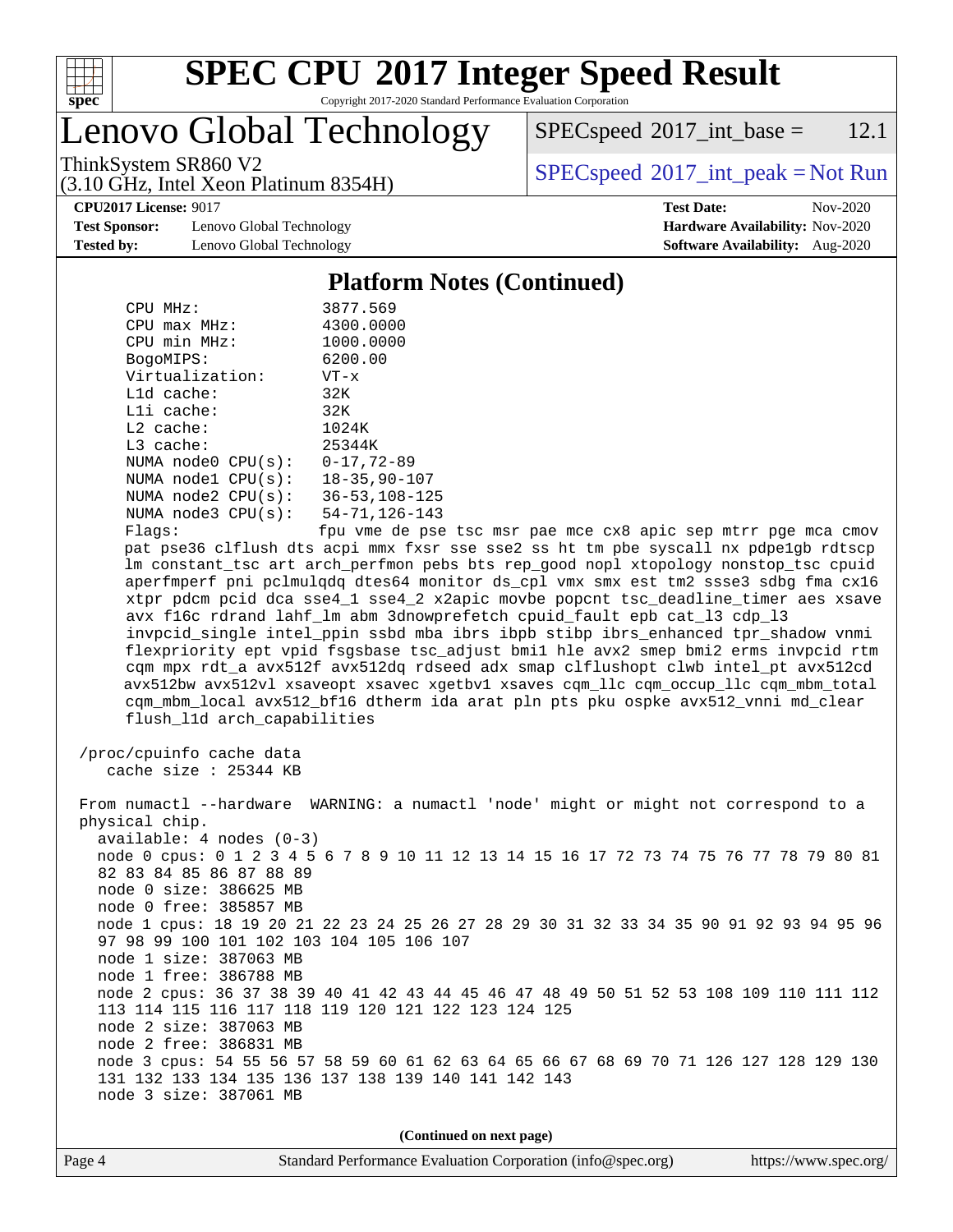

# **[SPEC CPU](http://www.spec.org/auto/cpu2017/Docs/result-fields.html#SPECCPU2017IntegerSpeedResult)[2017 Integer Speed Result](http://www.spec.org/auto/cpu2017/Docs/result-fields.html#SPECCPU2017IntegerSpeedResult)**

Copyright 2017-2020 Standard Performance Evaluation Corporation

## Lenovo Global Technology

 $SPECspeed^{\circ}2017\_int\_base = 12.1$  $SPECspeed^{\circ}2017\_int\_base = 12.1$ 

(3.10 GHz, Intel Xeon Platinum 8354H)

ThinkSystem SR860 V2  $SPEC speed^{\circ}2017\_int\_peak = Not Run$ 

**[Test Sponsor:](http://www.spec.org/auto/cpu2017/Docs/result-fields.html#TestSponsor)** Lenovo Global Technology **[Hardware Availability:](http://www.spec.org/auto/cpu2017/Docs/result-fields.html#HardwareAvailability)** Nov-2020 **[Tested by:](http://www.spec.org/auto/cpu2017/Docs/result-fields.html#Testedby)** Lenovo Global Technology **[Software Availability:](http://www.spec.org/auto/cpu2017/Docs/result-fields.html#SoftwareAvailability)** Aug-2020

**[CPU2017 License:](http://www.spec.org/auto/cpu2017/Docs/result-fields.html#CPU2017License)** 9017 **[Test Date:](http://www.spec.org/auto/cpu2017/Docs/result-fields.html#TestDate)** Nov-2020

### **[Platform Notes \(Continued\)](http://www.spec.org/auto/cpu2017/Docs/result-fields.html#PlatformNotes)**

 node 3 free: 386826 MB node distances: node 0 1 2 3 0: 10 20 20 20 1: 20 10 20 20 2: 20 20 10 20 3: 20 20 20 10 From /proc/meminfo MemTotal: 1584962316 kB HugePages\_Total: 0 Hugepagesize: 2048 kB From /etc/\*release\* /etc/\*version\* os-release: NAME="Red Hat Enterprise Linux" VERSION="8.2 (Ootpa)" ID="rhel" ID\_LIKE="fedora" VERSION\_ID="8.2" PLATFORM\_ID="platform:el8" PRETTY\_NAME="Red Hat Enterprise Linux 8.2 (Ootpa)" ANSI\_COLOR="0;31" redhat-release: Red Hat Enterprise Linux release 8.2 (Ootpa) system-release: Red Hat Enterprise Linux release 8.2 (Ootpa) system-release-cpe: cpe:/o:redhat:enterprise\_linux:8.2:ga uname -a: Linux localhost.localdomain 4.18.0-193.el8.x86\_64 #1 SMP Fri Mar 27 14:35:58 UTC 2020 x86\_64 x86\_64 x86\_64 GNU/Linux Kernel self-reported vulnerability status: itlb\_multihit: Not affected CVE-2018-3620 (L1 Terminal Fault): Not affected Microarchitectural Data Sampling: Not affected CVE-2017-5754 (Meltdown): Not affected CVE-2018-3639 (Speculative Store Bypass): Mitigation: Speculative Store Bypass disabled via prctl and seccomp CVE-2017-5753 (Spectre variant 1): Mitigation: usercopy/swapgs barriers and \_\_user pointer sanitization CVE-2017-5715 (Spectre variant 2): Mitigation: Enhanced IBRS, IBPB: conditional, RSB filling tsx\_async\_abort: Not affected run-level 3 Nov 26 12:58 **(Continued on next page)**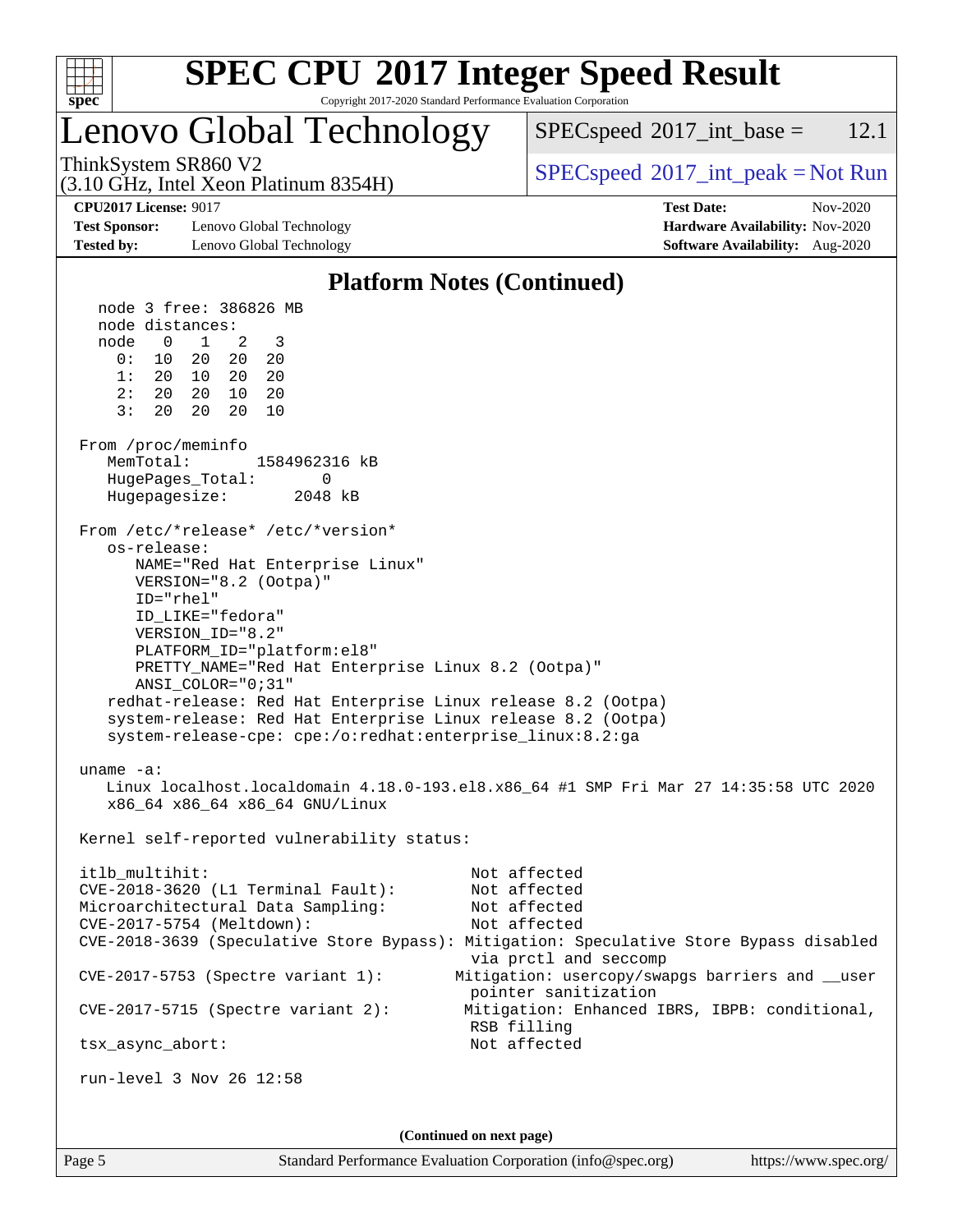

# **[SPEC CPU](http://www.spec.org/auto/cpu2017/Docs/result-fields.html#SPECCPU2017IntegerSpeedResult)[2017 Integer Speed Result](http://www.spec.org/auto/cpu2017/Docs/result-fields.html#SPECCPU2017IntegerSpeedResult)**

Copyright 2017-2020 Standard Performance Evaluation Corporation

## Lenovo Global Technology

 $SPECspeed^{\circledcirc}2017\_int\_base = 12.1$  $SPECspeed^{\circledcirc}2017\_int\_base = 12.1$ 

(3.10 GHz, Intel Xeon Platinum 8354H)

ThinkSystem SR860 V2<br>  $(3.10 \text{ GHz} \text{ Intel } \text{Yoon}$  Blatinum 8354H) [SPECspeed](http://www.spec.org/auto/cpu2017/Docs/result-fields.html#SPECspeed2017intpeak)<sup>®</sup>[2017\\_int\\_peak = N](http://www.spec.org/auto/cpu2017/Docs/result-fields.html#SPECspeed2017intpeak)ot Run

**[Test Sponsor:](http://www.spec.org/auto/cpu2017/Docs/result-fields.html#TestSponsor)** Lenovo Global Technology **[Hardware Availability:](http://www.spec.org/auto/cpu2017/Docs/result-fields.html#HardwareAvailability)** Nov-2020 **[Tested by:](http://www.spec.org/auto/cpu2017/Docs/result-fields.html#Testedby)** Lenovo Global Technology **[Software Availability:](http://www.spec.org/auto/cpu2017/Docs/result-fields.html#SoftwareAvailability)** Aug-2020

**[CPU2017 License:](http://www.spec.org/auto/cpu2017/Docs/result-fields.html#CPU2017License)** 9017 **[Test Date:](http://www.spec.org/auto/cpu2017/Docs/result-fields.html#TestDate)** Nov-2020

### **[Platform Notes \(Continued\)](http://www.spec.org/auto/cpu2017/Docs/result-fields.html#PlatformNotes)**

|         |                                                                                                                                                                                                                                                                                                                                                |  |                                 | I Iauol III Potes (Continueu)                               |                             |  |                       |
|---------|------------------------------------------------------------------------------------------------------------------------------------------------------------------------------------------------------------------------------------------------------------------------------------------------------------------------------------------------|--|---------------------------------|-------------------------------------------------------------|-----------------------------|--|-----------------------|
|         | SPEC is set to: /home/cpu2017-1.1.0-ic19.1u2<br>Filesystem Type Size Used Avail Use% Mounted on<br>/dev/sda4 xfs 839G 23G 816G 3% /home                                                                                                                                                                                                        |  |                                 |                                                             |                             |  |                       |
|         | From /sys/devices/virtual/dmi/id<br>BIOS: Lenovo M5E107H-1.00 10/18/2020<br>Vendor: Lenovo<br>Product: ThinkSystem SR860 V2<br>Product Family: ThinkSystem<br>Serial: none                                                                                                                                                                     |  |                                 |                                                             |                             |  |                       |
| Memory: | Additional information from dmidecode follows. WARNING: Use caution when you interpret<br>this section. The 'dmidecode' program reads system data which is "intended to allow<br>hardware to be accurately determined", but the intent may not be met, as there are<br>frequent changes to hardware, firmware, and the "DMTF SMBIOS" standard. |  |                                 |                                                             |                             |  |                       |
|         | 48x Samsung M393A4K40DB3-CWE 32 GB 2 rank 3200<br>(End of data from sysinfo program)                                                                                                                                                                                                                                                           |  |                                 |                                                             |                             |  |                       |
|         |                                                                                                                                                                                                                                                                                                                                                |  |                                 | <b>Compiler Version Notes</b>                               |                             |  |                       |
| C       | 600.perlbench_s(base) 602.gcc_s(base) 605.mcf_s(base)<br>$  625.x264_s(base) 657.xz_s(base)$                                                                                                                                                                                                                                                   |  | =============================== |                                                             | =========================== |  |                       |
|         | $Intel(R)$ C Compiler for applications running on $Intel(R)$ 64, Version<br>19.1.2.275 Build 20200604<br>Copyright (C) 1985-2020 Intel Corporation. All rights reserved.                                                                                                                                                                       |  |                                 |                                                             |                             |  |                       |
| $C++$   | 620.omnetpp_s(base) 623.xalancbmk_s(base) 631.deepsjeng_s(base)<br>$  641.$ leela_s(base)                                                                                                                                                                                                                                                      |  |                                 |                                                             |                             |  |                       |
|         | Intel(R) $C++$ Compiler for applications running on Intel(R) 64, Version<br>19.1.2.275 Build 20200604<br>Copyright (C) 1985-2020 Intel Corporation. All rights reserved.                                                                                                                                                                       |  |                                 |                                                             |                             |  |                       |
|         | Fortran   $648$ . exchange2 $s(base)$                                                                                                                                                                                                                                                                                                          |  |                                 |                                                             |                             |  |                       |
|         | Intel(R) Fortran Intel(R) 64 Compiler for applications running on Intel(R)<br>64, Version 19.1.2.275 Build 20200623<br>Copyright (C) 1985-2020 Intel Corporation. All rights reserved.                                                                                                                                                         |  |                                 |                                                             |                             |  |                       |
|         |                                                                                                                                                                                                                                                                                                                                                |  | (Continued on next page)        |                                                             |                             |  |                       |
| Page 6  |                                                                                                                                                                                                                                                                                                                                                |  |                                 | Standard Performance Evaluation Corporation (info@spec.org) |                             |  | https://www.spec.org/ |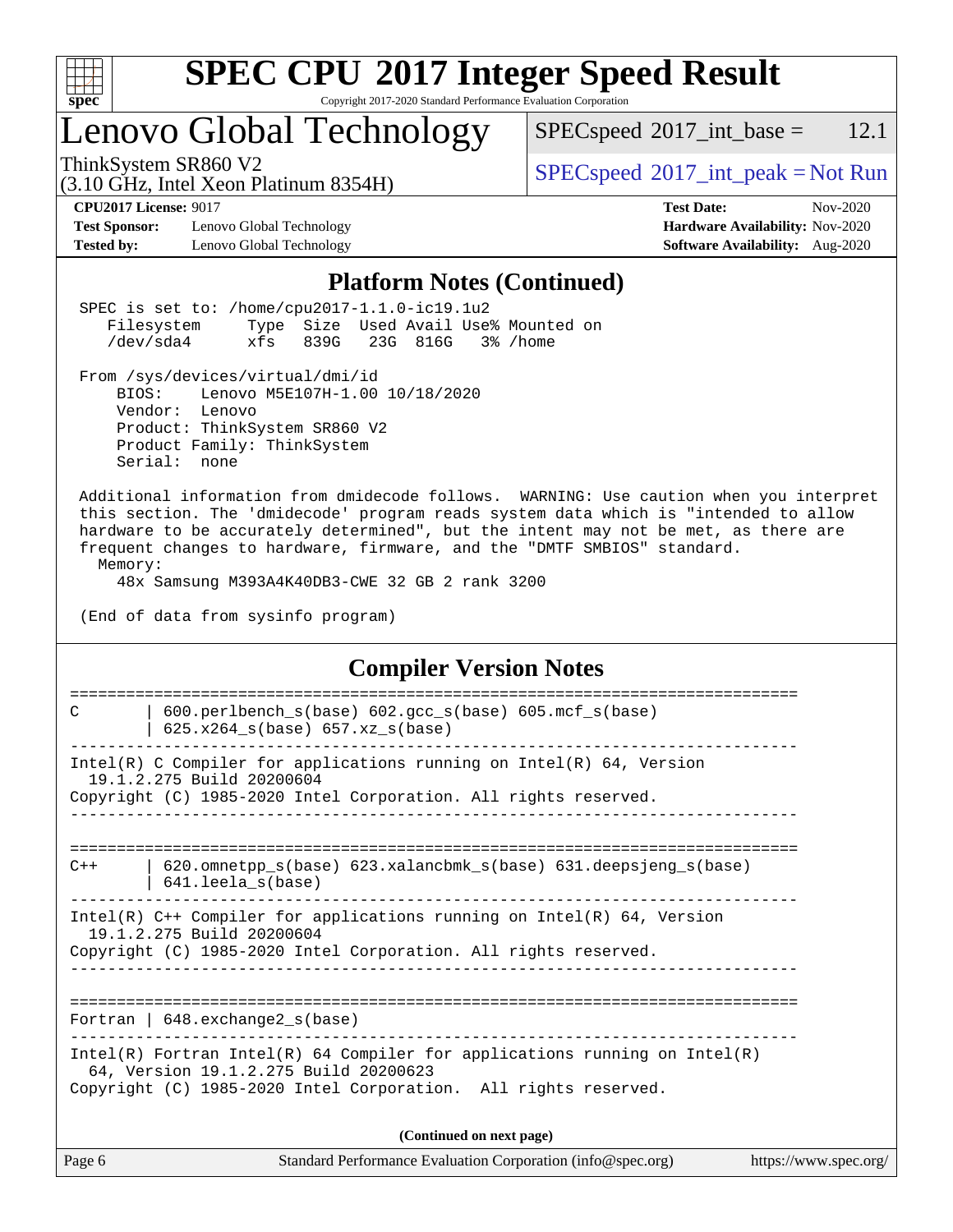

## Lenovo Global Technology

 $SPECspeed^{\circ}2017\_int\_base = 12.1$  $SPECspeed^{\circ}2017\_int\_base = 12.1$ 

(3.10 GHz, Intel Xeon Platinum 8354H)

ThinkSystem SR860 V2  $\begin{array}{c} \text{SPEC speed} \textdegree 2017\_int\_peak = Not Run \end{array}$ 

**[Test Sponsor:](http://www.spec.org/auto/cpu2017/Docs/result-fields.html#TestSponsor)** Lenovo Global Technology **[Hardware Availability:](http://www.spec.org/auto/cpu2017/Docs/result-fields.html#HardwareAvailability)** Nov-2020 **[Tested by:](http://www.spec.org/auto/cpu2017/Docs/result-fields.html#Testedby)** Lenovo Global Technology **[Software Availability:](http://www.spec.org/auto/cpu2017/Docs/result-fields.html#SoftwareAvailability)** Aug-2020

**[CPU2017 License:](http://www.spec.org/auto/cpu2017/Docs/result-fields.html#CPU2017License)** 9017 **[Test Date:](http://www.spec.org/auto/cpu2017/Docs/result-fields.html#TestDate)** Nov-2020

### **[Compiler Version Notes \(Continued\)](http://www.spec.org/auto/cpu2017/Docs/result-fields.html#CompilerVersionNotes)**

------------------------------------------------------------------------------

## **[Base Compiler Invocation](http://www.spec.org/auto/cpu2017/Docs/result-fields.html#BaseCompilerInvocation)**

[C benchmarks](http://www.spec.org/auto/cpu2017/Docs/result-fields.html#Cbenchmarks): [icc](http://www.spec.org/cpu2017/results/res2020q4/cpu2017-20201207-24534.flags.html#user_CCbase_intel_icc_66fc1ee009f7361af1fbd72ca7dcefbb700085f36577c54f309893dd4ec40d12360134090235512931783d35fd58c0460139e722d5067c5574d8eaf2b3e37e92)

[C++ benchmarks:](http://www.spec.org/auto/cpu2017/Docs/result-fields.html#CXXbenchmarks) [icpc](http://www.spec.org/cpu2017/results/res2020q4/cpu2017-20201207-24534.flags.html#user_CXXbase_intel_icpc_c510b6838c7f56d33e37e94d029a35b4a7bccf4766a728ee175e80a419847e808290a9b78be685c44ab727ea267ec2f070ec5dc83b407c0218cded6866a35d07)

[Fortran benchmarks](http://www.spec.org/auto/cpu2017/Docs/result-fields.html#Fortranbenchmarks): [ifort](http://www.spec.org/cpu2017/results/res2020q4/cpu2017-20201207-24534.flags.html#user_FCbase_intel_ifort_8111460550e3ca792625aed983ce982f94888b8b503583aa7ba2b8303487b4d8a21a13e7191a45c5fd58ff318f48f9492884d4413fa793fd88dd292cad7027ca)

### **[Base Portability Flags](http://www.spec.org/auto/cpu2017/Docs/result-fields.html#BasePortabilityFlags)**

 600.perlbench\_s: [-DSPEC\\_LP64](http://www.spec.org/cpu2017/results/res2020q4/cpu2017-20201207-24534.flags.html#b600.perlbench_s_basePORTABILITY_DSPEC_LP64) [-DSPEC\\_LINUX\\_X64](http://www.spec.org/cpu2017/results/res2020q4/cpu2017-20201207-24534.flags.html#b600.perlbench_s_baseCPORTABILITY_DSPEC_LINUX_X64) 602.gcc\_s: [-DSPEC\\_LP64](http://www.spec.org/cpu2017/results/res2020q4/cpu2017-20201207-24534.flags.html#suite_basePORTABILITY602_gcc_s_DSPEC_LP64) 605.mcf\_s: [-DSPEC\\_LP64](http://www.spec.org/cpu2017/results/res2020q4/cpu2017-20201207-24534.flags.html#suite_basePORTABILITY605_mcf_s_DSPEC_LP64) 620.omnetpp\_s: [-DSPEC\\_LP64](http://www.spec.org/cpu2017/results/res2020q4/cpu2017-20201207-24534.flags.html#suite_basePORTABILITY620_omnetpp_s_DSPEC_LP64) 623.xalancbmk\_s: [-DSPEC\\_LP64](http://www.spec.org/cpu2017/results/res2020q4/cpu2017-20201207-24534.flags.html#suite_basePORTABILITY623_xalancbmk_s_DSPEC_LP64) [-DSPEC\\_LINUX](http://www.spec.org/cpu2017/results/res2020q4/cpu2017-20201207-24534.flags.html#b623.xalancbmk_s_baseCXXPORTABILITY_DSPEC_LINUX) 625.x264\_s: [-DSPEC\\_LP64](http://www.spec.org/cpu2017/results/res2020q4/cpu2017-20201207-24534.flags.html#suite_basePORTABILITY625_x264_s_DSPEC_LP64) 631.deepsjeng\_s: [-DSPEC\\_LP64](http://www.spec.org/cpu2017/results/res2020q4/cpu2017-20201207-24534.flags.html#suite_basePORTABILITY631_deepsjeng_s_DSPEC_LP64) 641.leela\_s: [-DSPEC\\_LP64](http://www.spec.org/cpu2017/results/res2020q4/cpu2017-20201207-24534.flags.html#suite_basePORTABILITY641_leela_s_DSPEC_LP64) 648.exchange2\_s: [-DSPEC\\_LP64](http://www.spec.org/cpu2017/results/res2020q4/cpu2017-20201207-24534.flags.html#suite_basePORTABILITY648_exchange2_s_DSPEC_LP64) 657.xz\_s: [-DSPEC\\_LP64](http://www.spec.org/cpu2017/results/res2020q4/cpu2017-20201207-24534.flags.html#suite_basePORTABILITY657_xz_s_DSPEC_LP64)

## **[Base Optimization Flags](http://www.spec.org/auto/cpu2017/Docs/result-fields.html#BaseOptimizationFlags)**

#### [C benchmarks](http://www.spec.org/auto/cpu2017/Docs/result-fields.html#Cbenchmarks):

```
-m64 -qnextgen -std=c11
-Wl,-plugin-opt=-x86-branches-within-32B-boundaries -Wl,-z,muldefs
-xCORE-AVX512 -O3 -ffast-math -flto -mfpmath=sse -funroll-loops
-qopt-mem-layout-trans=4 -fopenmp -DSPEC_OPENMP
-L/usr/local/jemalloc64-5.0.1/lib -ljemalloc
```
#### [C++ benchmarks:](http://www.spec.org/auto/cpu2017/Docs/result-fields.html#CXXbenchmarks)

```
-m64 -qnextgen -Wl,-plugin-opt=-x86-branches-within-32B-boundaries
-Wl,-z,muldefs -xCORE-AVX512 -O3 -ffast-math -flto -mfpmath=sse
-funroll-loops -qopt-mem-layout-trans=4
-L/usr/local/IntelCompiler19/compilers_and_libraries_2020.3.275/linux/compiler/lib/intel64_lin
-lqkmalloc
```
**(Continued on next page)**

| Page 7 | Standard Performance Evaluation Corporation (info@spec.org) | https://www.spec.org/ |
|--------|-------------------------------------------------------------|-----------------------|